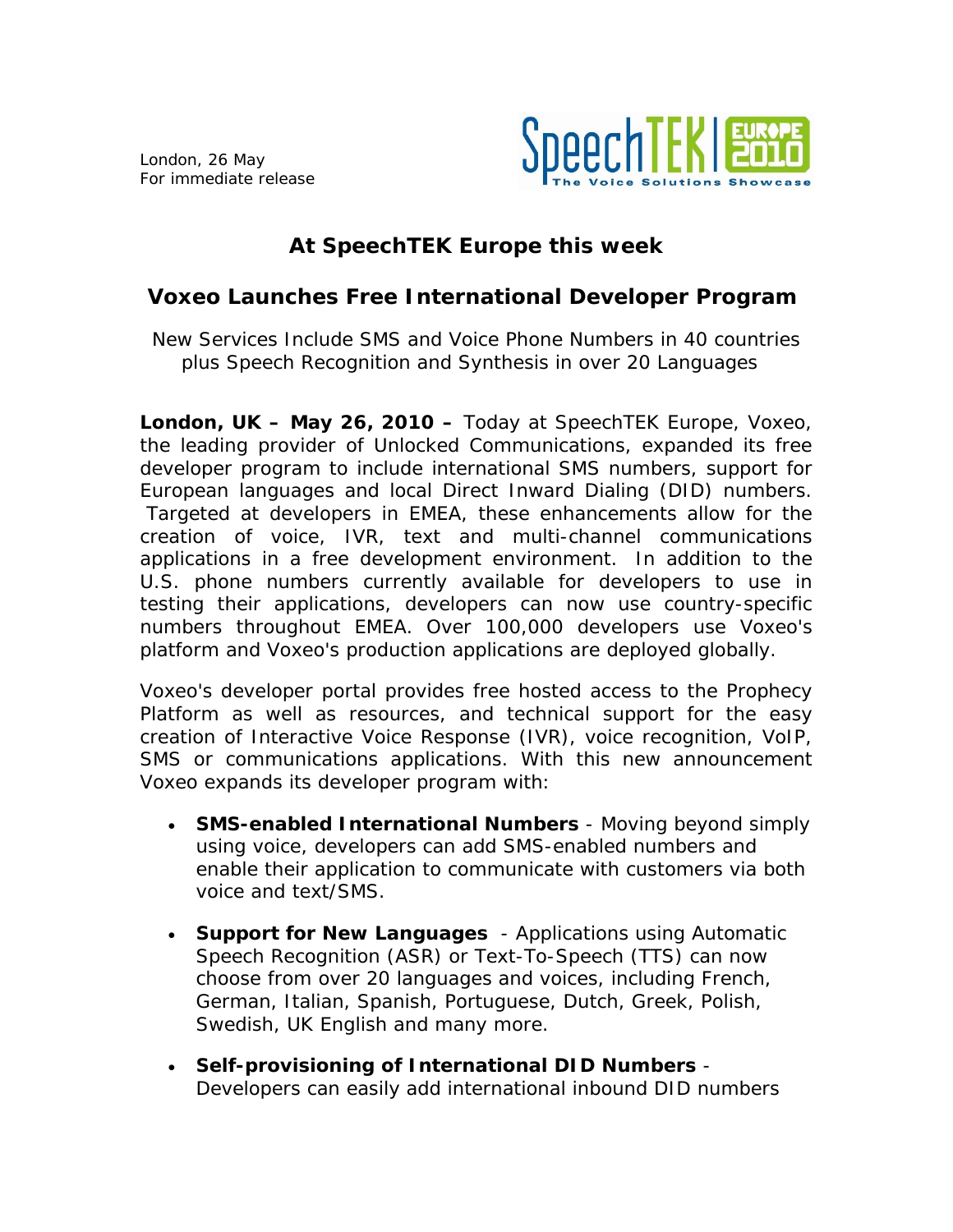from over 40 countries to their applications through a simple web interface.

- **International Outbound Dialing** In the development environment, applications can make outbound calls for free to 18 countries.
- **Country-specific Developer Dial-In Numbers** Developers can now dial local numbers in countries across EMEA to test their applications. Previously developers could test using U.S. numbers, as well as using Skype or SIP.

Developers can use the free developer portal to create and test any kind of communications application and then simply move it into a production environment when the application is ready to go live.

"Our goal is to reduce the friction in the industry that has prevented developers from building international next-generation communications applications," says Jonathan Taylor, CEO at Voxeo. "With these new enhancements to our hosted developer program we're making it simple for anyone to get started building a truly global application using voice or SMS."

Developers interested in participating in the expanded program can sign up for a free account at http://evolution.voxeo.com/ Existing developers can simply sign into Voxeo's Evolution developer portal to add international numbers to their existing applications.

A detailed overview of Voxeo's new developer services including supported countries and languages is available for download at: [http://evolution.voxeo.com/worldwide/faq.jsp.](http://evolution.voxeo.com/worldwide/faq.jsp)

# # #

## **About Voxeo**

Voxeo unlocks communications. We loathe the locks that make voice, SMS, instant messaging, Twitter, web chat, and mobile web unified communication and selfservice applications difficult to create, manage, analyze, optimize and afford. Every day we work to unlock the neglected value of these communications solutions with open standards, disruptive innovation and a passion for problem solving-- fuelled by a company-wide obsession with customer success. We do so for more than 100,000 developers, 45,000 companies and half of the Fortune 100 from our headquarters in Orlando, Beijing, Cologne, and London. Visit us or join our conversations on the web at [www.voxeo.com](https://docs.google.com/Documents%20and%20Settings/darren.mills/Documents%20and%20Settings/swinterkamp/Local%20Settings/Temporary%20Internet%20Files/Content.Outlook/1KRMRP6G/www.voxeo.com), [blogs.voxeo.com](https://docs.google.com/Documents%20and%20Settings/darren.mills/Documents%20and%20Settings/swinterkamp/Local%20Settings/Temporary%20Internet%20Files/Content.Outlook/1KRMRP6G/blogs.voxeo.com), or [twitter.com/voxeo](http://www.twitter.com/voxeo).

**Media Contacts:** Voxeo